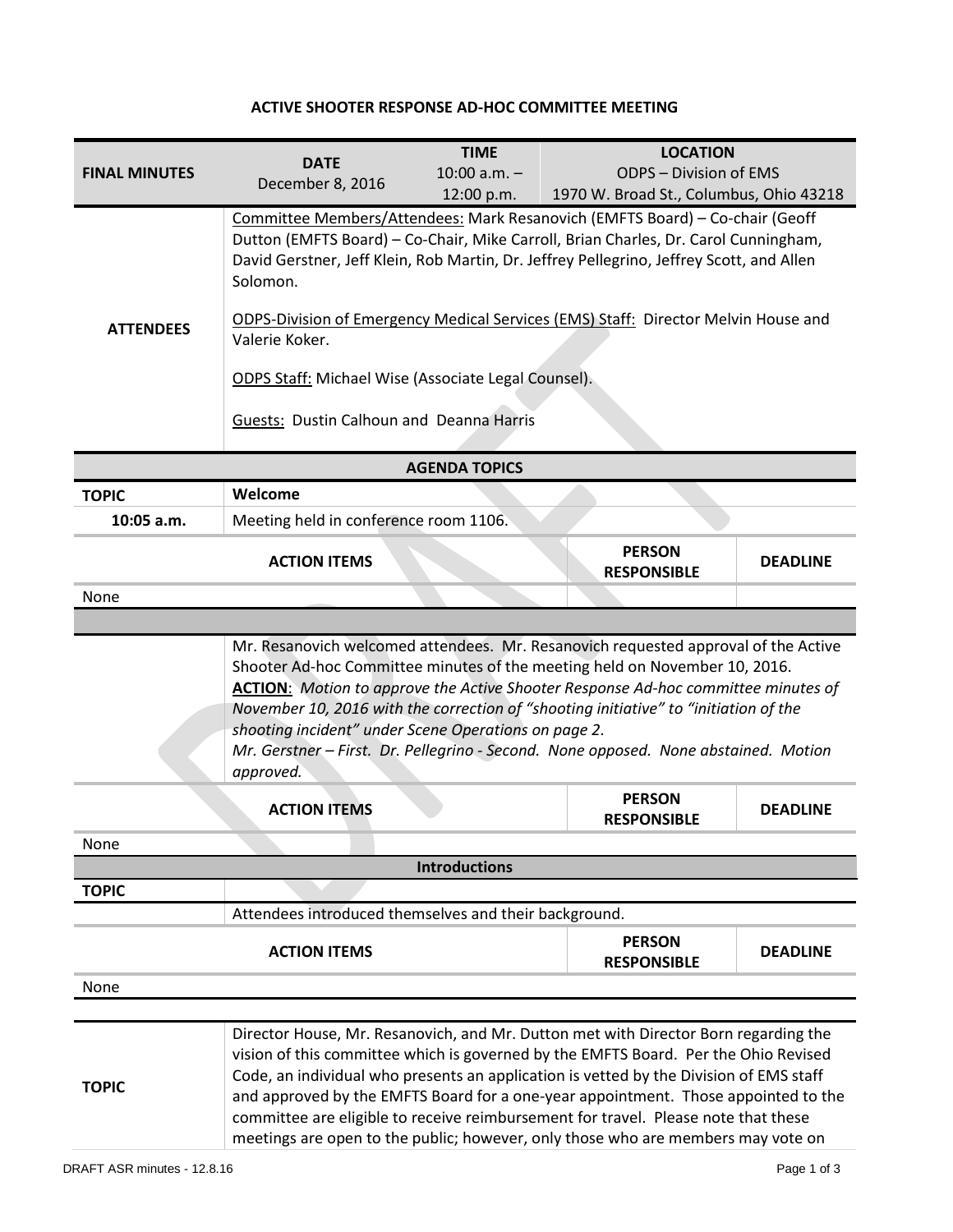|                                                                                                                                                                                                                                                                                                                                                                        | motions. The committee may have up to 15 members and with just cause may request<br>additional membership up to 17 members.<br>The purpose of this committee is to educate every firefighter, EMS, and law<br>enforcement officer as to what an active shooter event is and the associated basic rules<br>and responsibilities. Each community is responsible creating for their own plan because<br>every community is different.                                                                                                                                                                                                                                                                                                                                                                                                                                                                                                                                                  |            |                 |  |  |
|------------------------------------------------------------------------------------------------------------------------------------------------------------------------------------------------------------------------------------------------------------------------------------------------------------------------------------------------------------------------|-------------------------------------------------------------------------------------------------------------------------------------------------------------------------------------------------------------------------------------------------------------------------------------------------------------------------------------------------------------------------------------------------------------------------------------------------------------------------------------------------------------------------------------------------------------------------------------------------------------------------------------------------------------------------------------------------------------------------------------------------------------------------------------------------------------------------------------------------------------------------------------------------------------------------------------------------------------------------------------|------------|-----------------|--|--|
| <b>Mission Statement</b>                                                                                                                                                                                                                                                                                                                                               |                                                                                                                                                                                                                                                                                                                                                                                                                                                                                                                                                                                                                                                                                                                                                                                                                                                                                                                                                                                     |            |                 |  |  |
| Mr. Dutton presented the draft one page mission statement to be sent to stakeholders<br>as to what this committee represents. The committee members made several<br>suggestions for corrections and changes in the mission statement. Mr. Dutton will<br><b>TOPIC</b><br>complete the document and present to the committee for final approval at the next<br>meeting. |                                                                                                                                                                                                                                                                                                                                                                                                                                                                                                                                                                                                                                                                                                                                                                                                                                                                                                                                                                                     |            |                 |  |  |
|                                                                                                                                                                                                                                                                                                                                                                        | <b>ACTION ITEMS</b>                                                                                                                                                                                                                                                                                                                                                                                                                                                                                                                                                                                                                                                                                                                                                                                                                                                                                                                                                                 |            | <b>DEADLINE</b> |  |  |
|                                                                                                                                                                                                                                                                                                                                                                        | Mr. Dutton to make the suggested changes to<br>present for approval at the next meeting<br>January 19, 2017.                                                                                                                                                                                                                                                                                                                                                                                                                                                                                                                                                                                                                                                                                                                                                                                                                                                                        | Mr. Dutton |                 |  |  |
|                                                                                                                                                                                                                                                                                                                                                                        | <b>Hartford Consensus Report</b>                                                                                                                                                                                                                                                                                                                                                                                                                                                                                                                                                                                                                                                                                                                                                                                                                                                                                                                                                    |            |                 |  |  |
| <b>TOPIC</b>                                                                                                                                                                                                                                                                                                                                                           | Ms. Harris presented a Power Point presentation regarding the Hartford Consensus<br>Report. Dr. Steinberg, from Ohio State University and former EMFTS board member,<br>brought this compendium, which was produced by the American College of Surgeons to<br>the EMS Homeland Security Committee. The basis of this consensus is merging hospital<br>and first responders in the event of an active shooter incident. A discussion ensued<br>regarding this report and it was suggested that Ohio not follow the Hartford Consensus.<br>As part of the "Stop the Bleeding" campaign, public kits of tourniquets and other items<br>are being distributed in public areas. According to several committee members, they do<br>not believe this is a good idea. In the case of an active shooter incident the law<br>enforcement community wants you to put your hands up and get out. If the public<br>stops to take care of someone this would cause even more chaos at the scene. |            |                 |  |  |
|                                                                                                                                                                                                                                                                                                                                                                        | <b>ACTION ITEMS</b>                                                                                                                                                                                                                                                                                                                                                                                                                                                                                                                                                                                                                                                                                                                                                                                                                                                                                                                                                                 |            | <b>DEADLINE</b> |  |  |
| Mr. Resanovich requested that the committee members to<br>look at the goals and objectives that the committee wants<br>to accomplish. At the next meeting, the membership<br>should plan to look at what is specific to law enforcement,<br>EMS, and fire.<br>Agenda - Discussion of agencies to be included                                                           |                                                                                                                                                                                                                                                                                                                                                                                                                                                                                                                                                                                                                                                                                                                                                                                                                                                                                                                                                                                     |            |                 |  |  |
| Meeting was adjourned at 12:10 pm. Next meeting: January 19, 2017, 10:00 a.m. to 12:00 p.m. at ODPS in                                                                                                                                                                                                                                                                 |                                                                                                                                                                                                                                                                                                                                                                                                                                                                                                                                                                                                                                                                                                                                                                                                                                                                                                                                                                                     |            |                 |  |  |

conference room 1106. The following meetings have been scheduled:

- January 19, 2017
- $\bullet$  February 23, 2017
- March 16, 2017
- April 20, 2017
- May 18, 2017
- June 15, 2017